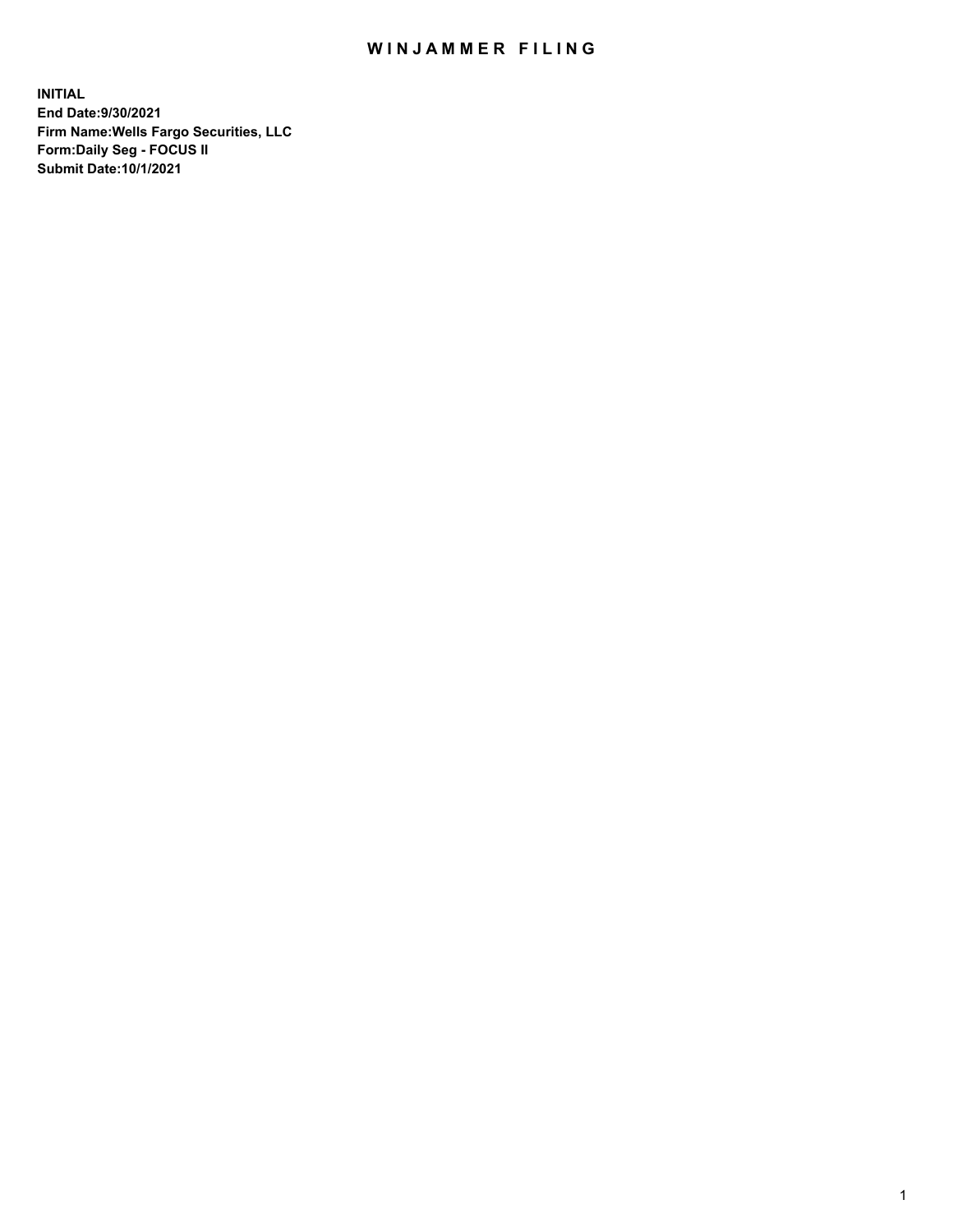**INITIAL End Date:9/30/2021 Firm Name:Wells Fargo Securities, LLC Form:Daily Seg - FOCUS II Submit Date:10/1/2021 Daily Segregation - Cover Page**

| Name of Company                                                                                                                                                                                                                                                                                                               | <b>Wells Fargo Securities LLC</b>                          |
|-------------------------------------------------------------------------------------------------------------------------------------------------------------------------------------------------------------------------------------------------------------------------------------------------------------------------------|------------------------------------------------------------|
| <b>Contact Name</b>                                                                                                                                                                                                                                                                                                           | <b>James Gnall</b>                                         |
| <b>Contact Phone Number</b>                                                                                                                                                                                                                                                                                                   | 917-699-6822                                               |
| <b>Contact Email Address</b>                                                                                                                                                                                                                                                                                                  | james.w.gnall@wellsfargo.com                               |
| FCM's Customer Segregated Funds Residual Interest Target (choose one):<br>a. Minimum dollar amount: ; or<br>b. Minimum percentage of customer segregated funds required:% ; or<br>c. Dollar amount range between: and; or<br>d. Percentage range of customer segregated funds required between:% and%.                        | 125,000,000<br><u>0</u><br>0 <sub>0</sub><br>00            |
| FCM's Customer Secured Amount Funds Residual Interest Target (choose one):<br>a. Minimum dollar amount: ; or<br>b. Minimum percentage of customer secured funds required:%; or<br>c. Dollar amount range between: and; or<br>d. Percentage range of customer secured funds required between:% and%.                           | 35,000,000<br><u>0</u><br>0 <sub>0</sub><br>0 <sub>0</sub> |
| FCM's Cleared Swaps Customer Collateral Residual Interest Target (choose one):<br>a. Minimum dollar amount: ; or<br>b. Minimum percentage of cleared swaps customer collateral required:%; or<br>c. Dollar amount range between: and; or<br>d. Percentage range of cleared swaps customer collateral required between:% and%. | 360,000,000<br><u>0</u><br>0 Q<br>00                       |

Attach supporting documents CH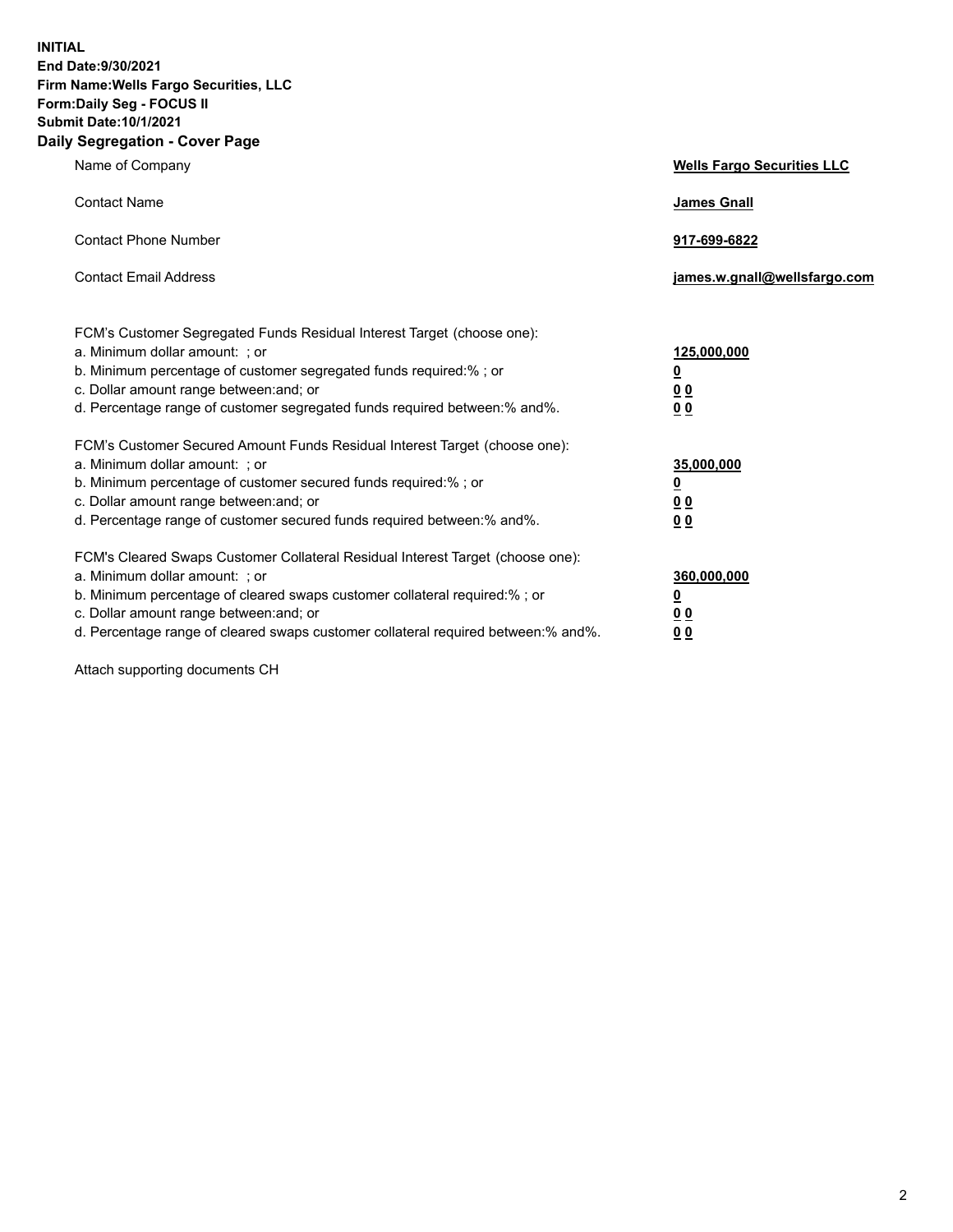**INITIAL End Date:9/30/2021 Firm Name:Wells Fargo Securities, LLC Form:Daily Seg - FOCUS II Submit Date:10/1/2021**

## **Daily Segregation - Secured Amounts**

|     | Foreign Futures and Foreign Options Secured Amounts                                         |                                                               |
|-----|---------------------------------------------------------------------------------------------|---------------------------------------------------------------|
|     | Amount required to be set aside pursuant to law, rule or regulation of a foreign            | $0$ [7305]                                                    |
|     | government or a rule of a self-regulatory organization authorized thereunder                |                                                               |
| 1.  | Net ledger balance - Foreign Futures and Foreign Option Trading - All Customers             |                                                               |
|     | A. Cash                                                                                     | 198,304,786 [7315]                                            |
|     | B. Securities (at market)                                                                   | 210,942,937 [7317]                                            |
| 2.  | Net unrealized profit (loss) in open futures contracts traded on a foreign board of trade   | 34,067,657 [7325]                                             |
| 3.  | Exchange traded options                                                                     |                                                               |
|     | a. Market value of open option contracts purchased on a foreign board of trade              | 752,895 [7335]                                                |
|     | b. Market value of open contracts granted (sold) on a foreign board of trade                | 447,683 [7337]                                                |
| 4.  | Net equity (deficit) (add lines 1. 2. and 3.)                                               | 443,620,592 [7345]                                            |
| 5.  | Account liquidating to a deficit and account with a debit balances - gross amount           | 1,583,431 [7351]                                              |
|     | Less: amount offset by customer owned securities                                            | -1,582,458 [7352] 973 [7354]                                  |
| 6.  | Amount required to be set aside as the secured amount - Net Liquidating Equity              | 443,621,565 [7355]                                            |
|     | Method (add lines 4 and 5)                                                                  |                                                               |
| 7.  | Greater of amount required to be set aside pursuant to foreign jurisdiction (above) or line | 443,621,565 [7360]                                            |
|     | 6.                                                                                          |                                                               |
|     | FUNDS DEPOSITED IN SEPARATE REGULATION 30.7 ACCOUNTS                                        |                                                               |
| 1.  | Cash in banks                                                                               |                                                               |
|     | A. Banks located in the United States                                                       | 51,110,521 [7500]                                             |
|     | B. Other banks qualified under Regulation 30.7                                              | 44,692,290 [7520] 95,802,811                                  |
|     |                                                                                             | [7530]                                                        |
| 2.  | Securities                                                                                  |                                                               |
|     | A. In safekeeping with banks located in the United States                                   | 131,361,277 [7540]                                            |
|     | B. In safekeeping with other banks qualified under Regulation 30.7                          | 0 [7560] 131,361,277 [7570]                                   |
| 3.  | Equities with registered futures commission merchants                                       |                                                               |
|     | A. Cash                                                                                     | 4,041,482 [7580]                                              |
|     | <b>B.</b> Securities                                                                        | 99,594,428 [7590]                                             |
|     | C. Unrealized gain (loss) on open futures contracts                                         | 25,791,706 [7600]                                             |
|     | D. Value of long option contracts                                                           | 752,895 [7610]                                                |
|     | E. Value of short option contracts                                                          | -447,683 [7615] 129,732,828 [7620]                            |
| 4.  | Amounts held by clearing organizations of foreign boards of trade                           |                                                               |
|     | A. Cash                                                                                     | $0$ [7640]                                                    |
|     | <b>B.</b> Securities                                                                        | $0$ [7650]                                                    |
|     | C. Amount due to (from) clearing organization - daily variation                             | $0$ [7660]                                                    |
|     | D. Value of long option contracts                                                           | $0$ [7670]                                                    |
|     | E. Value of short option contracts                                                          | 0 [7675] 0 [7680]                                             |
| 5.  | Amounts held by members of foreign boards of trade                                          |                                                               |
|     | A. Cash<br><b>B.</b> Securities                                                             | 5,454,912 [7700]<br>200,103,595 [7710]                        |
|     |                                                                                             |                                                               |
|     | C. Unrealized gain (loss) on open futures contracts<br>D. Value of long option contracts    | $-11,343,342$ [7720]                                          |
|     | E. Value of short option contracts                                                          | $0$ [7730]                                                    |
| 6.  | Amounts with other depositories designated by a foreign board of trade                      | 0 <sup>[7735]</sup> 194,215,165 <sup>[7740]</sup><br>0 [7760] |
| 7.  | Segregated funds on hand                                                                    | $0$ [7765]                                                    |
| 8.  | Total funds in separate section 30.7 accounts                                               | 551,112,081 [7770]                                            |
| 9.  | Excess (deficiency) Set Aside for Secured Amount (subtract line 7 Secured Statement         | 107,490,516 [7380]                                            |
|     | Page 1 from Line 8)                                                                         |                                                               |
| 10. | Management Target Amount for Excess funds in separate section 30.7 accounts                 | 35,000,000 [7780]                                             |

11. Excess (deficiency) funds in separate 30.7 accounts over (under) Management Target **72,490,516** [7785]

3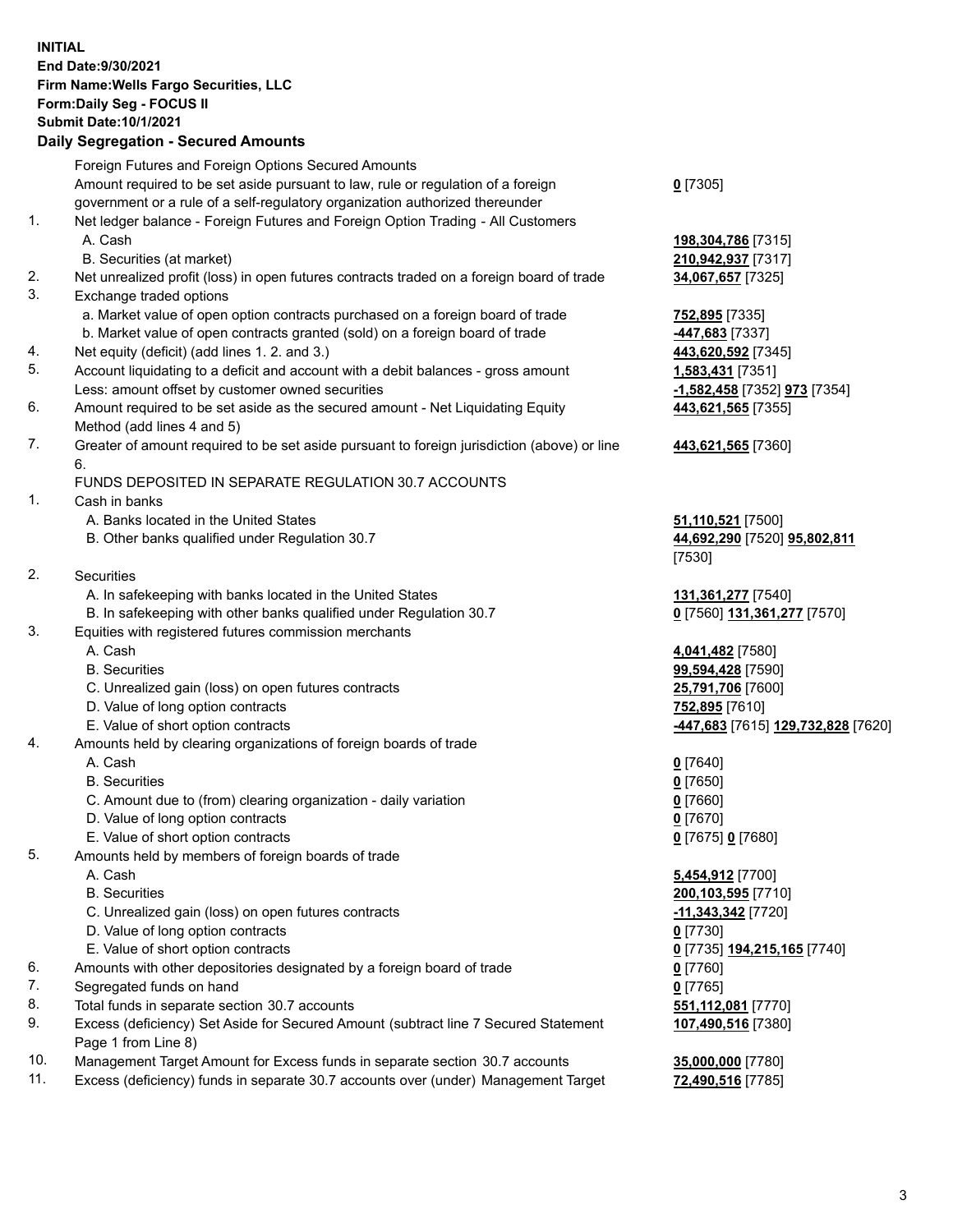**INITIAL End Date:9/30/2021 Firm Name:Wells Fargo Securities, LLC Form:Daily Seg - FOCUS II Submit Date:10/1/2021 Daily Segregation - Segregation Statement** SEGREGATION REQUIREMENTS(Section 4d(2) of the CEAct) 1. Net ledger balance A. Cash **3,456,273,697** [7010] B. Securities (at market) **1,744,213,641** [7020] 2. Net unrealized profit (loss) in open futures contracts traded on a contract market **-267,621,928** [7030] 3. Exchange traded options A. Add market value of open option contracts purchased on a contract market **2,574,629,373** [7032] B. Deduct market value of open option contracts granted (sold) on a contract market **-2,476,254,033** [7033] 4. Net equity (deficit) (add lines 1, 2 and 3) **5,031,240,750** [7040] 5. Accounts liquidating to a deficit and accounts with debit balances - gross amount **41,360,156** [7045] Less: amount offset by customer securities **-41,353,353** [7047] **6,803** [7050] 6. Amount required to be segregated (add lines 4 and 5) **5,031,247,553** [7060] FUNDS IN SEGREGATED ACCOUNTS 7. Deposited in segregated funds bank accounts A. Cash **173,522,463** [7070] B. Securities representing investments of customers' funds (at market) **540,200,076** [7080] C. Securities held for particular customers or option customers in lieu of cash (at market) **265,453,005** [7090] 8. Margins on deposit with derivatives clearing organizations of contract markets A. Cash **2,305,370,741** [7100] B. Securities representing investments of customers' funds (at market) **554,924,196** [7110] C. Securities held for particular customers or option customers in lieu of cash (at market) **1,478,760,636** [7120] 9. Net settlement from (to) derivatives clearing organizations of contract markets **120,387,177** [7130] 10. Exchange traded options A. Value of open long option contracts **2,574,629,373** [7132] B. Value of open short option contracts **-2,476,254,033** [7133] 11. Net equities with other FCMs A. Net liquidating equity **0** [7140] B. Securities representing investments of customers' funds (at market) **0** [7160] C. Securities held for particular customers or option customers in lieu of cash (at market) **0** [7170] 12. Segregated funds on hand **0** [7150] 13. Total amount in segregation (add lines 7 through 12) **5,536,993,634** [7180] 14. Excess (deficiency) funds in segregation (subtract line 6 from line 13) **505,746,081** [7190] 15. Management Target Amount for Excess funds in segregation **125,000,000** [7194] **380,746,081** [7198]

16. Excess (deficiency) funds in segregation over (under) Management Target Amount Excess